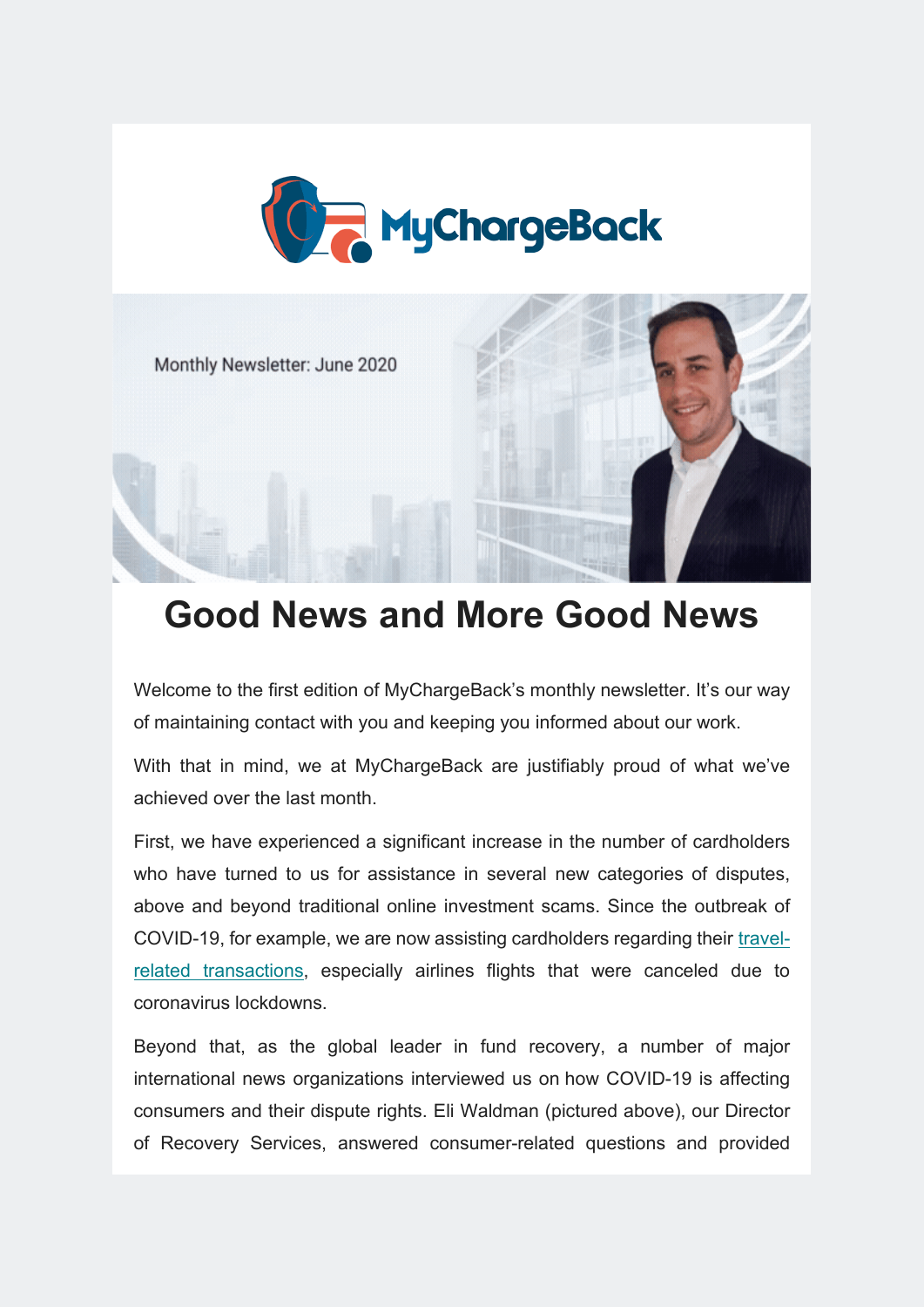important insight in chargeback dispute rights to two of Canada's most prestigious news outlets: [Canadian Broadcasting Corporation \(CBC\)](https://www.cbc.ca/news/business/credit-card-chargebacks-challenge-1.5577722) and the [Globe and Mail.](https://www.theglobeandmail.com/investing/personal-finance/household-finances/article-would-be-passengers-get-around-airline-refund-policies-via-credit-card/)





You'll be hearing more from Eli soon. He'll be the host of MyChargeBack's first webinar. Details will follow, along with other interesting information, in our next newsletter!

### **MyChargeBack's Latest White Paper**

### [Will the Credit Card Industry Be Affected by the Coronavirus?](https://mychargeback.com/whitepaper-coronavirus/)

#### **A White Paper by Michael Cohen, MyChargeBack's Vice President of Operations**

*"As an international fund recovery service focusing on card-not-present transactions and complex dispute resolution, MyChargeBack receives thousands of inquiries every month from cardholders around the globe. Based on our conversations with our clients, we believe that credit and debit cards will remain the world's primary means of payment. Nonetheless, cardholders do have concerns that the spread of the coronavirus will affect the card services their banks are expected to provide."*

Download our white paper for free [here.](https://mychargeback.com/whitepaper-coronavirus/)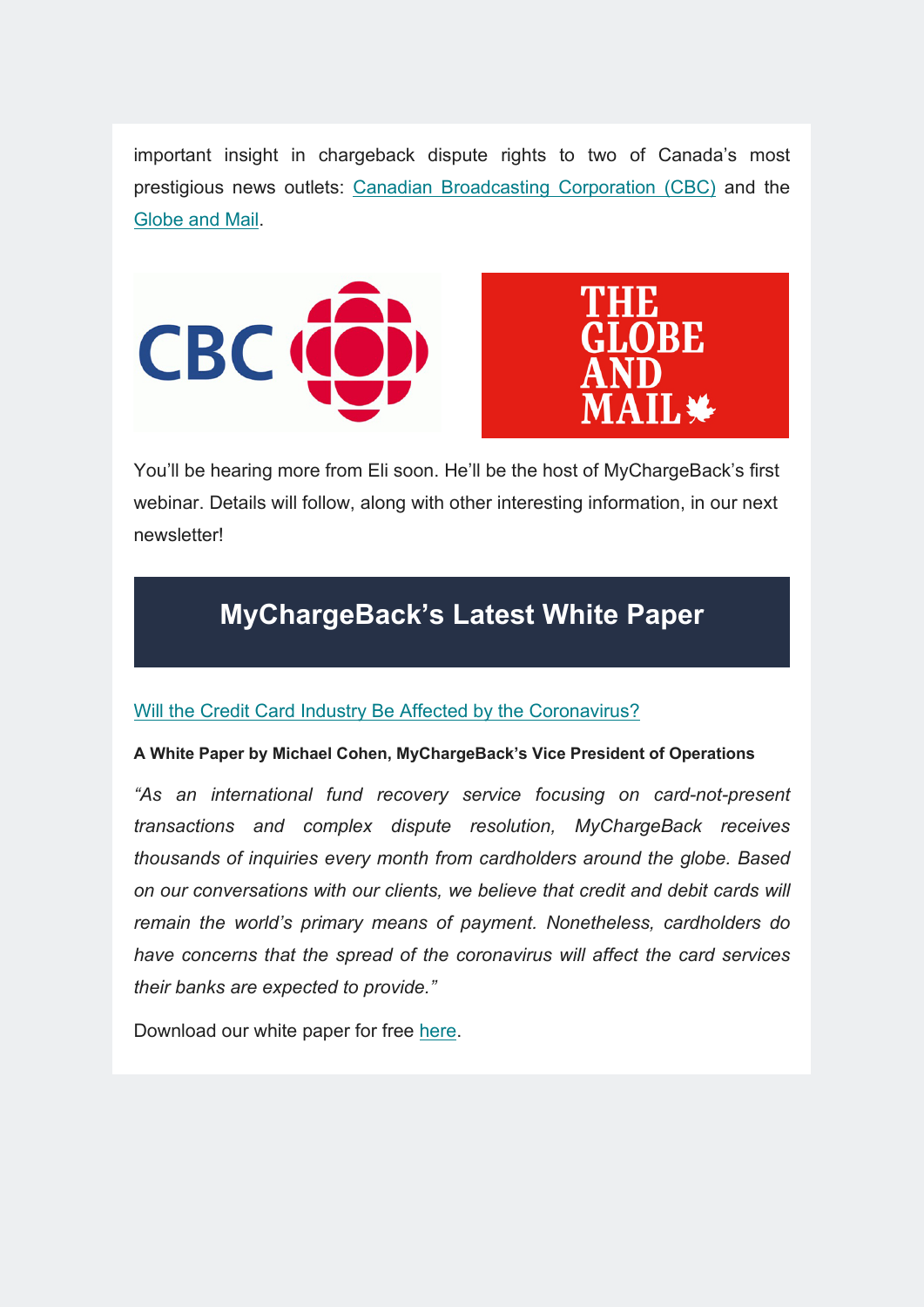## **Scams of the Month**

[Inside the \\$9 Million Crypto Scam Backed By a State Senator and a YouTube](https://www.yahoo.com/news/inside-9-million-crypto-scam-075232793.html)  [Psychic](https://www.yahoo.com/news/inside-9-million-crypto-scam-075232793.html)

*How often do you see a tech startup that claims to be endorsed by Abraham Lincoln and the archangel Metatron? Only when it's a scam...*

Read more [here.](https://www.yahoo.com/news/inside-9-million-crypto-scam-075232793.html)

[LA Sues California Company, Alleging 'Sophisticated' COVID-19 Fraud](https://www.npr.org/sections/coronavirus-live-updates/2020/05/27/863424977/la-sues-california-company-alleging-sophisticated-covid-19-fraud?fbclid=IwAR3nN27Iz7yVQ2JJFvUZTe4J2WJMk6RqFkO6WDnlqRh1jdmLr6LHdKEd5Yw)

*The lawsuit alleges that the California-based company sold purported "at-home" tests for the coronavirus, falsely claiming that the tests were FDA approved. The company also sold a supposedly coronavirus-killing "virucide," claiming that the product could "build a force field around your event or even spray your entire city."*

Read more [here.](https://www.npr.org/sections/coronavirus-live-updates/2020/05/27/863424977/la-sues-california-company-alleging-sophisticated-covid-19-fraud?fbclid=IwAR3nN27Iz7yVQ2JJFvUZTe4J2WJMk6RqFkO6WDnlqRh1jdmLr6LHdKEd5Yw)

[Five Busted for €4 Million In Online Scams Targeting the Elderly](https://nltimes.nl/2020/06/06/five-busted-eu4-million-online-scams-targeting-elderly?fbclid=IwAR0g5Cq1YWECniZ2bFv9hWNawOfJGuvL2UMpdTtfZQXmEGZOsfgWHr_4dQI)

*"They are believed to have worked together to deliberately seek out elderly people whom they would encourage in high-pressure voice and video calls to transfer funds into a safe account to protect against an imminent cyberattack," the public prosecution service said. In reality, the money went into the accounts of money mules, who often work on commission to launder ill-gotten revenue.*

Read more [here.](https://nltimes.nl/2020/06/06/five-busted-eu4-million-online-scams-targeting-elderly?fbclid=IwAR0g5Cq1YWECniZ2bFv9hWNawOfJGuvL2UMpdTtfZQXmEGZOsfgWHr_4dQI)